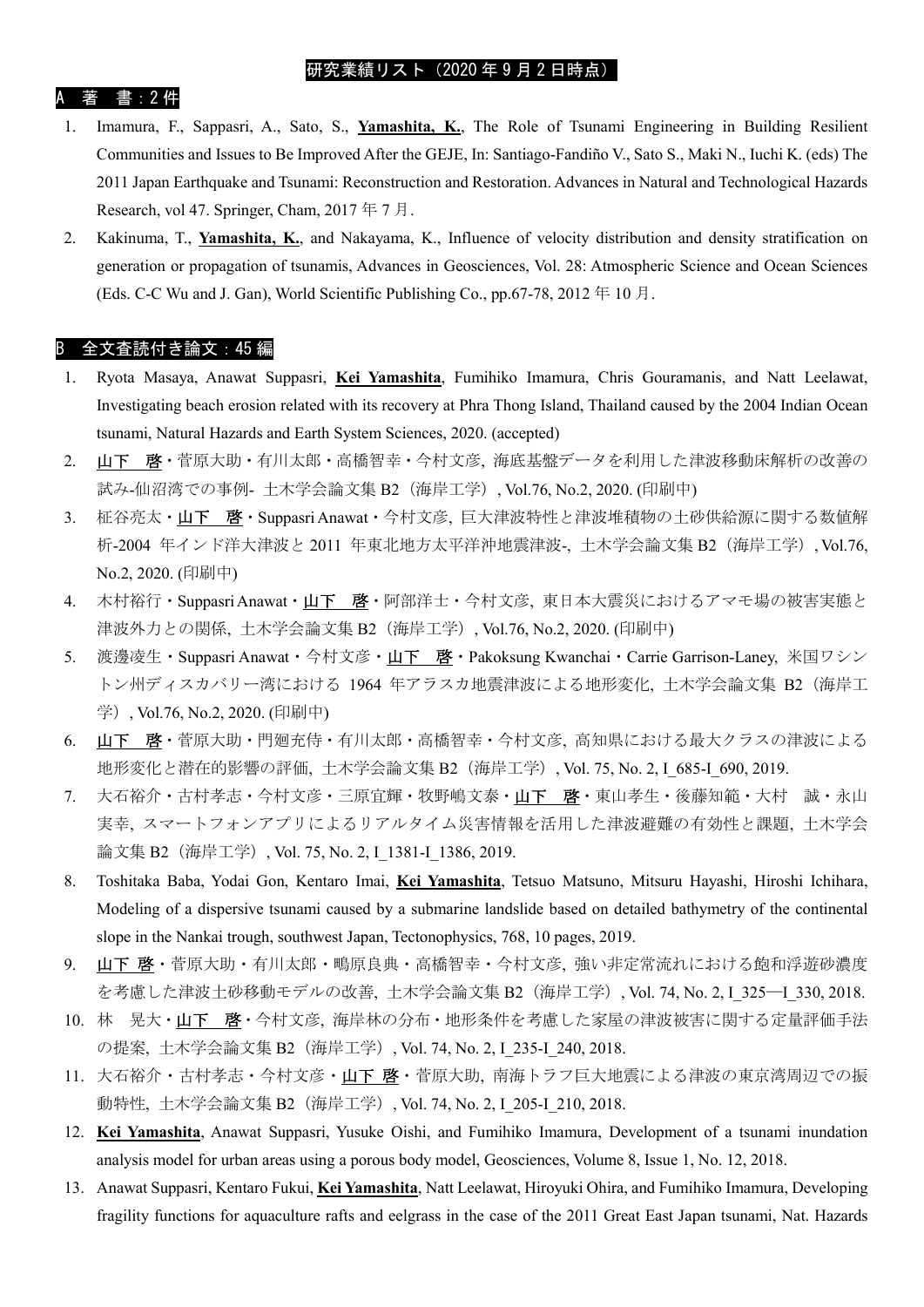Earth Syst. Sci., Vol.18, pp.145-155, 2018.

- 14. Suppasri, A., Leelawata, N., Latcharotea, P., Roeber, V., **Yamashita, K.**, Hayashi, A., Ohira, H., Fukui, K., Hisamatsu A., Nguyen, D., Imamura, F., The 2016 Fukushima earthquake and tsunami: Local tsunami behavior and recommendations for tsunami disaster risk reduction, International Journal of Disaster Risk Reduction, Vol.21, pp.323- 330, 2017.
- 15. 山下 啓・鴫原良典・菅原大助・有川太郎・高橋智幸・今村文彦, 土砂移動が及ぼす津波ハザード及び建物 被害への影響-東日本大震災の宮城県気仙沼市における津波氾濫・土砂移動・船舶漂流の統合計算-、土木 学会論文集 B2 (海岸工学), Vol. 73, No. 2, I\_355-I\_360, 2017.
- 16. 山下 啓·今村文彦·岩間俊二·菅原大助·高橋智幸, 引き波増大に及ぼす津波土砂移動及び沖合津波波形 の影響評価, 土木学会論文集 B2 (海岸工学), Vol. 73, No. 2, I\_361-I\_366, 2017.
- 17. 大平浩之・山下 啓·林 晃大·今村文彦, 海岸林の空間的設計手法の提案一宮城県岩沼市を対象としてー, 土木学会論文集 B2(海岸工学), Vol. 73, No. 2, I\_397-I\_402, 2017.
- 18. Anawat SUPPASRI・山下 啓・Panon LATCHAROTE・Volker ROEBER・林 晃大・大平浩之・福井謙太朗・ 久松明史・今村文彦, 2016 年福島県沖地震津波の数値解析と現地調査, 土木学会論文集 B2(海岸工学), Vol. 73, No. 2, I\_1597-I\_1602, 2017.
- 19. Anawat SUPPASRI・Kentaro FUKUI・**Kei YAMASHITA**・Hiroyuki OHIRA・Natt LEELAWAT・Fumihiko IMAMURA, Developing Fragility Functions Based on Aquaculture Raft and Eelgrass due to Tsunami Damage: A Case Study of Mangokuura Lake, 土木学会論文集 B2(海岸工学), Vol. 73, No. 2, I\_409-I\_414, 2017.
- 20. 林 晃大·山下 啓·今村文彦, 東日本大震災の建物被害実績に基づく海岸林の建物被害程度への影響に関 する研究, 土木学会論文集 B1 (水工学), Vol.73, No.4, I 1021-I 1026, 2017.
- 21. Baba, T., Allgeyer, S., Hossen, J., Cummins, P. R., Tsushima, H., Imai, K., **Yamashita, K.**, Kato, T., Accurate numerical simulation of the far-field tsunami caused by the 2011 Tohoku earthquake, including the effects of Boussinesq dispersion, seawater density stratification, elastic loading, and gravitational potential change, Ocean Modelling, Vol.111, pp.46-54, 2017.
- 22. **Yamashita, K.**, Sugawara, D., Takahashi, T., Imamura, F., Saito, Y., Imato, Y., Kai, T., Uehara, H., Kato, T., Nakata, K., Saka, R., Nishikawa, A., Numerical simulations of large-scale sediment transport caused by the 2011 Tohoku Earthquake Tsunami in Hirota Bay, Southern Sanriku Coast, Coastal Engineering Journal, Vol. 58, No. 4, 1640015 (28 pages), DOI: 10.1142/S0578563416400155, 2016.
- 23. Suppasri, A., Latcharotea, P., Bricker, J. D., Leelawata, N., Hayashi, A., **Yamashita, K.**, Makinoshima, F., Roeber, V., Imamura, F., Improvement of tsunami countermeasures based on lessons from The 2011 Great East Japan earthquake and tsunami — Situation after five years, Coastal Engineering Journal, Vol. 58, No. 4, 1640011 (30 pages), DOI: 10.1142/S0578563416400118, 2016.
- 24. 山下 啓・柿沼太郎・中山恵介:表面波・内部波共存場における孤立波解, 土木学会論文集 B2(海岸工学), Vol.72, No.2, I\_13-I\_18, 2016.
- 25. 大平浩之・林 晃大・山下 啓·今村文彦, 宮城県岩沼市における海岸林を活用した多重防御の津波被害軽 減効果, 土木学会論文集 B2(海岸工学), Vol.72, No.2, I\_1459-I\_1464, 2016.
- 26. 山下 啓・柿沼太郎・中山恵介, 表面孤立波及び内部孤立波の特性, 土木学会論文集 B2(海岸工学), Vol.72, No.1, pp. 27-41, 2016.
- 27. 諏訪多聞・風間正喜・今村文彦・菅原大助・山下 啓:SPH 法による津波シミュレーションの解像度依存性, 計算工学講演会論文集, Vol.21, CD-ROM, 2016.
- 28. 山下 啓・菅原大助・高橋智幸・今村文彦・齋藤友一・今任嘉幸・甲斐 恭・上原 均・加藤季広・中田一 人・坂良太郎・西川朝雄:岩手県陸前高田市における 2011 年東北地方太平洋沖地震津波による大規模土砂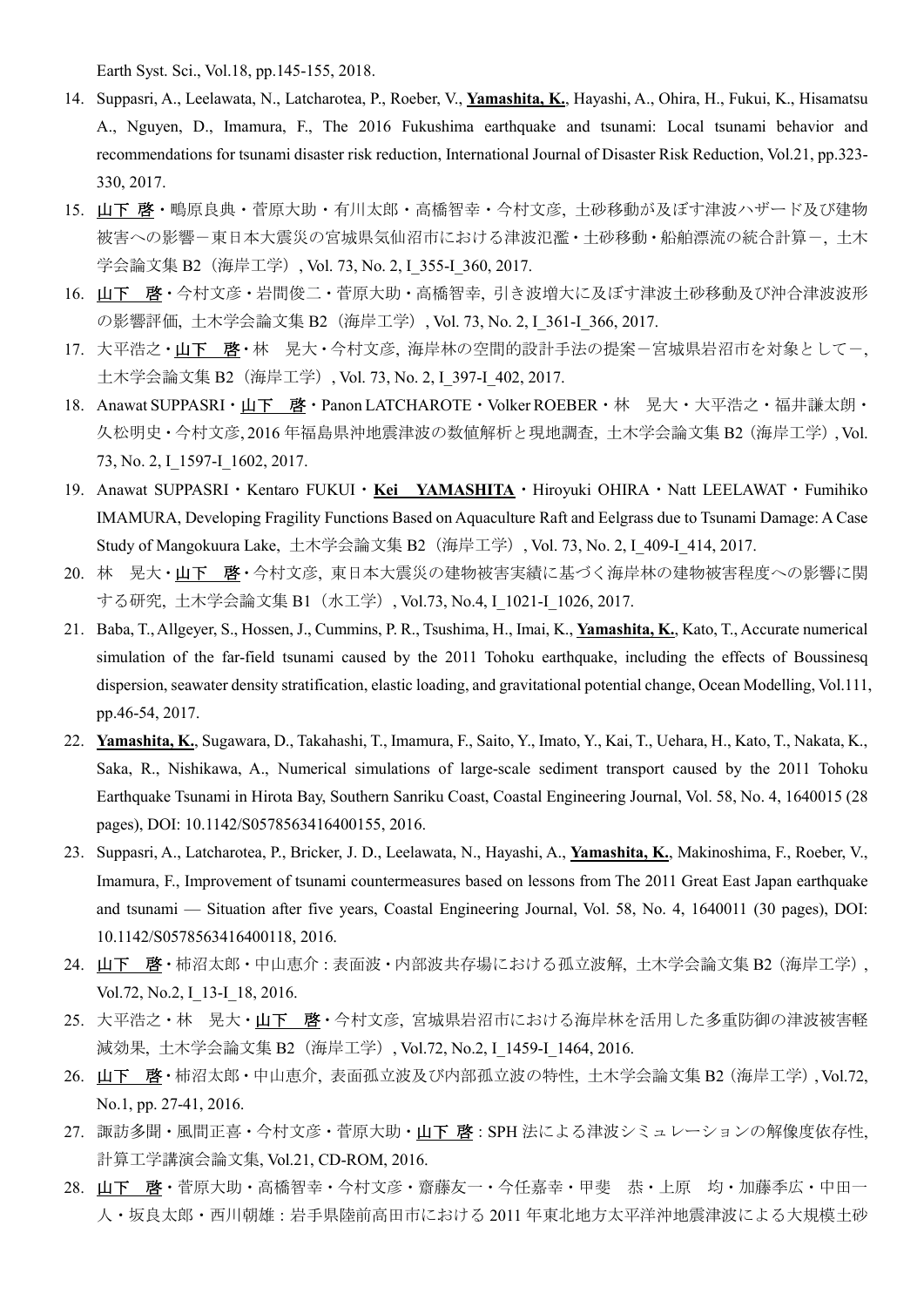移動の再現計算, 土木学会論文集 B2 (海岸工学), I 499-I 504, 2015.

- 29. 中平達也・柿沼太郎・勘場隆嗣・村上佳広・中山恵介・栁 雄大・山下 啓, 超大型浮体構造物が有する津 波高さ低減効果, 土木学会論文集 B2 (海岸工学), I 1033-I 1038, 2015.
- 30. 山下 啓・柿沼太郎・吉本明日妃・吉川 諒, 大振幅内部孤立波の伝播過程における非線形現象, 土木学会論 文集 B2 (海岸工学), Vol. 70, No. 2, I\_6-I\_10, 2014.
- 31. 山下 啓・柿沼太郎・木村晃彦, 深水域から浅水域に伝播する内部孤立波の数値解析, 土木学会論文集 B2(海 岸工学), Vol. 70, No. 2, I\_11-I\_15, 2014.
- 32. 吉川 諒・柿沼太郎・山下 啓・立和田英樹、地殻及びマントルの運動を考慮した津波伝播の数値解析、土木 学会論文集 B2 (海岸工学), Vol. 70, No. 2, I\_171-I\_175, 2014.
- 33. 栁 雄大・柿沼太郎・戸川 愛・山下 啓・松本 洸, 鹿児島県の志布志湾及び鹿児島湾における津波の数値シ ミュレーション,土木学会論文集 B2 (海岸工学), Vol. 70, No. 2, I 176- I 180, 2014.
- 34. 中平達也・柿沼太郎・山元 公・山下 啓・村上佳広, 超大型浮体構造物の津波低減効果, 土木学会論文集 B2 (海岸工学), Vol. 70, No. 2, I\_911- I\_915, 2014.
- 35. 山下 啓, 内部波の伝播過程における非線形現象, 鹿児島大学博士論文, 2014 年 3 月.
- 36. 山下 啓・柿沼太郎, 非線形波動方程式系に基づく表面孤立波及び内部孤立波の数値解, 土木学会論文集 B2 (海岸工学), Vol. 69, No. 2, I 6- I 10, 2013.
- 37. 山元 公·山下 啓·柿沼太郎, 航空機の離着陸に伴う大型浮体構造物の非線形振動の数値解析, 土木学会論 文集 B2 (海岸工学), Vol. 69, No. 2, I 876- I 880, 2013.
- 38. 木村晃彦·山下 啓·柿沼太郎, 航走波を利用したサーフポイントの形成, 土木学会論文集 B2 (海岸工学), Vol. 69, No. 2, I\_1326- I\_1330, 2013.
- 39. 山下 啓・柿沼太郎・山元 公・中山恵介, マッハステム形成過程の数値解析, 土木学会論文集 B2(海岸工  $\overset{\text{def}}{=}$ ), Vol. 68, No. 2, I\_6- I\_10, 2012.
- 40. 柿沼太郎・澤田 亮・山下 啓・入部綱清, 地滑りに伴う津波生成の数値シミュレーション, 土木学会論文集 B2 (海岸工学), Vol. 68, No. 2, I\_61- I\_65, 2012.
- 41. Kakinuma, T., **Yamashita, K.**, and Nakayama, K., Surface and internal waves due to a moving load on a very large floating structure, J. Applied Mathematics, Vol. 2012, Article ID 830530, 14 pages, 2012.
- 42. 山下 啓・柿沼太郎・中山恵介, 薄板状浮体構造物上を移動する荷重により生成される表面波及び内部波の 数値解析, 土木学会論文集 B3(海洋開発), Vol. 67, CD-ROM, 2011.
- 43. 柿沼太郎·山下 啓·帖佐繁明·藤間功司·中山恵介, 津波の生成や伝播に対する流速分布及び密度成層の 影響, 土木学会論文集 B3(海洋開発), Vol. 67, CD-ROM, 2011.
- 44. 山下 啓・柿沼太郎・中山恵介・及川正行・辻 英一・西川 学, 深水域や砕波点近傍における非線形内部波 の挙動, 土木学会論文集 B2(海岸工学), Vol. 66, No. 1, pp.26-30, 2010.
- 45. 柿沼太郎・山下 啓・中山恵介, 潜堤上における非線形内部波の伝播特性, 土木学会論文集 B2(海岸工学), Vol. 65, No. 1, pp.66-70, 2009.

#### C 全文査読付プロシーディングス:3 編

- 1. Kakinuma, T., **Yamashita, K.**, and Nakayama, K., Interaction of surface and internal waves with very large floating structures, Proc. 6th Int. Conf. Coastal Structures, World Scientific Publishing Co. Pte. Ltd., pp.913-922, 2013.
- 2. Kakinuma, T., Nakamura, K., **Yamashita, K.**, and Nakayama, K., Influence of velocity distribution and density stratification on generation or propagation of tsunamis, Proc. 6th Int. Conf. on Asian and Pacific Coasts, pp.1608-1615, 2011.
- 3. Kakinuma, T., **Yamashita, K.**, and Nakayama, K., A numerical study on propagation of nonlinear internal waves, Proc.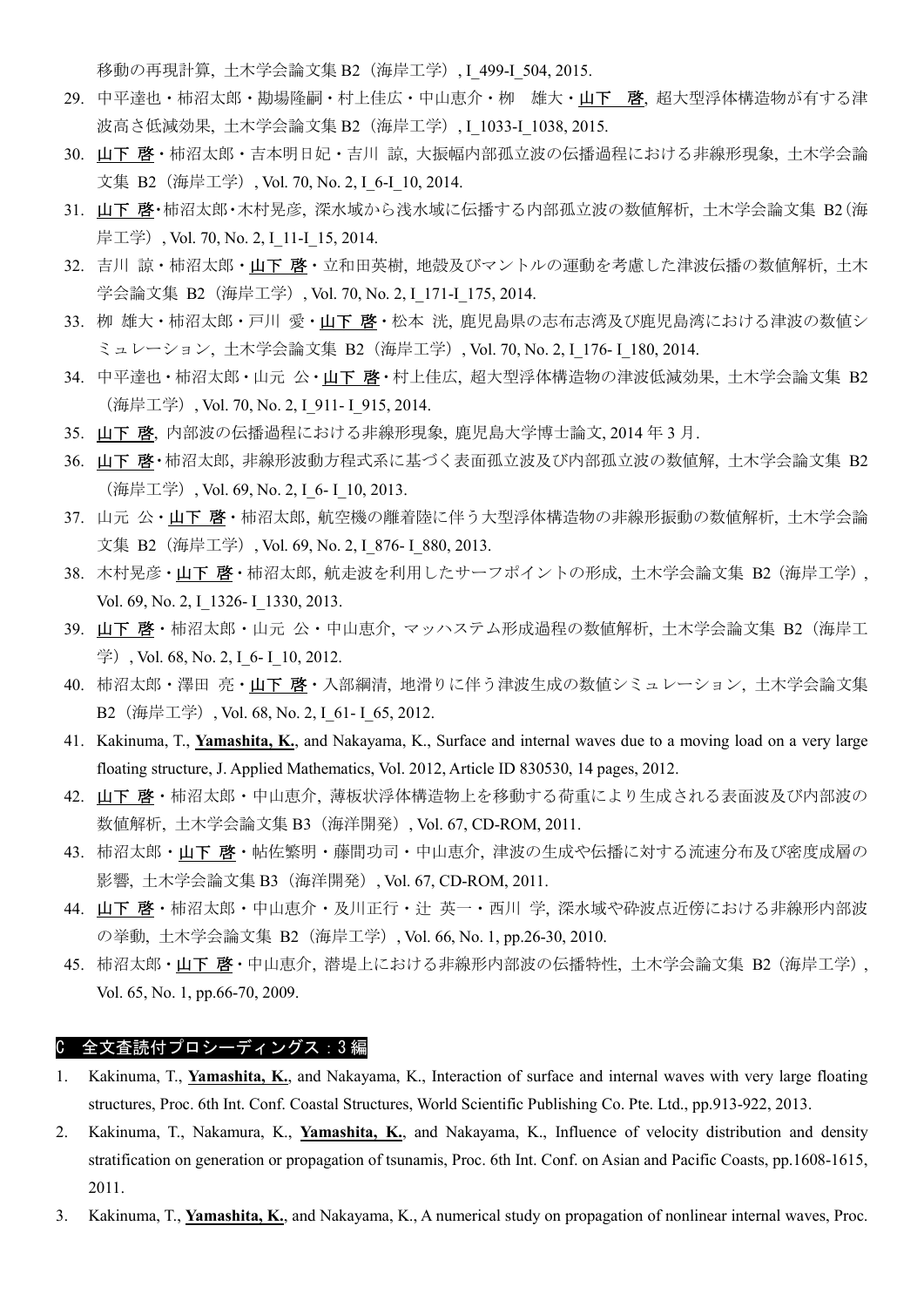5th Int. Conf. on Asian and Pacific Coasts, Vol. 3, pp.208-214, 2009.

## D 概要査読付論文・プロシーディングス:6 編

- 1. Kakinuma, T., Ochi, N., **Yamashita, K.**, Nakayama, K., A numerical calculation for internal waves over topography, Coastal Eng. 2018 (ed. Lynett, P. J.), papers. 64, 7 pages, 2019.
- 2. **Yamashita, K.** and Kakinuma, T., Properties of surface and internal solitary waves, Proc. 34th Int. Conf. on Coastal Eng., waves. 45, 15 pages, 2015.
- 3. Kimura, A., **Yamashita, K.**, and Kakinuma, T., Surf points using a set of structures to amplify ship generated waves, Proc. 34th Int. Conf. on Coastal Eng., waves. 51, 7 pages, 2015.
- 4. Kakinuma, T., Matsumoto, H., **Yamashita, K.**, and Yanagi, Y., Tsunami generation due to submarine volcanic eruptions with phreatomagmatic explosion or caldera subsidence, Proc. 34th Int. Conf. on Coastal Eng., currents. 17, 7 pages, 2015.
- 5. **Yamashita, K.**, Kakinuma, T., and Nakayama, K., Shoaling of nonlinear internal waves on a uniformly sloping beach, Proc. 33rd Int. Conf. on Coastal Eng., waves. 72, 13 pages, 2013.
- 6. **Yamashita, K.**, Kakinuma, T., and Nakayama, K., Numerical analyses on propagation of nonlinear internal waves, Proc. Int. Conf. on Coastal Eng., No. 32, waves. 24, 15 pages, 2011.

#### E 査読なし論文:15 編

- 1. 柿沼太郎・越智直人・山下 啓・中山恵介, 水深が変化する水域を伝播する内部波の数値解析, 京都大学数理 解析研究所講究録「非線形波動現象の数理とその応用」, 2076 巻, pp.67-75, 2018.
- 2. 山下 啓・柿沼太郎・今村文彦, Green-Naghdi 方程式に基づく津波伝播計算モデルと種々の理論モデルの比較 (第 2 報), 津波工学研究報告, 第 34 号, pp.25-31, 2017.
- 3. 山下 啓・鴫原良典・菅原大助・有川太郎・高橋智幸・今村文彦、津波統合モデルによる津波複合被害の再現 シミュレーション 一東日本大震災の宮城県気仙沼市で起こった津波に伴う土砂移動と船舶漂流ー, 第 26 回海洋工学シンポジウム, CD-ROM, 2017.
- 4. 山下 啓・柿沼太郎・今村文彦, Green-Naghdi 方程式に基づく津波伝播計算モデルと種々の理論モデルの比較, 津波工学研究報告, 第 33 号, pp.27-38, 2016.
- 5. 柿沼太郎・中平達也・勘場隆嗣・村上佳広・山下 啓,超大型浮体構造物が有する津波高さの低減効果,非線 形波動現象の数理に関する最近の進展, 京都大学数理解析研究所講究録, No. 1989, pp.16-24, 2016.
- 6. 柿沼太郎·山下 啓·中山恵介, 表面孤立波及び内部孤立波の数値解と伝播過程の数値解析, 非線形波動現象 のメカニズムと数理, 京都大学数理解析研究所講究録, No. 1946, pp.87-94, 2015.
- 7. 柿沼太郎・吉川 諒・山下 啓, マントル及び地殻上の海水を伝播する津波の数値解析, 津波工学研究報告, 第 31 号, pp.59-65, 2014.
- 8. 柿沼太郎・吉川 諒・山下 啓・立和田英樹, 津波初期波形の特性や地殻及びマントルの運動を考慮した津波 伝播の数値解析, 非線形波動現象の数理と応用, 京都大学数理解析研究所講究録, No.1890, pp.182-191, 2014.
- 9. 柿沼太郎・山下 啓, 薄板状浮体構造物上を移動する荷重により生成される表面波及び内部波の数値解析, 非 線形波動研究の数理, モデリングおよび応用, 京都大学数理解析研究所講究録, No.1847, pp.86-95, 2013.
- 10. 柿沼太郎・山下 啓・松本 洸, 海底火山噴火に伴うマグマ水蒸気爆発やカルデラ陥没による津波の生成, 津 波工学研究報告, 第 30 号, pp.111-115, 2013.
- 11. 柿沼太郎・山下 啓・岸良美香, 変位の大きな比較的短周期の成分を有する津波の伝播特性, 津波工学研究報 告, 第 29 号, pp.75-81, 2012.
- 12. 柿沼太郎・山下 啓・中山恵介, 流速分布や密度成層を考慮した津波の生成・伝播の数値解析, 非線形波動現 象の研究の新たな進展, 京都大学数理解析研究所講究録, No.1800, pp.1-13, 2012.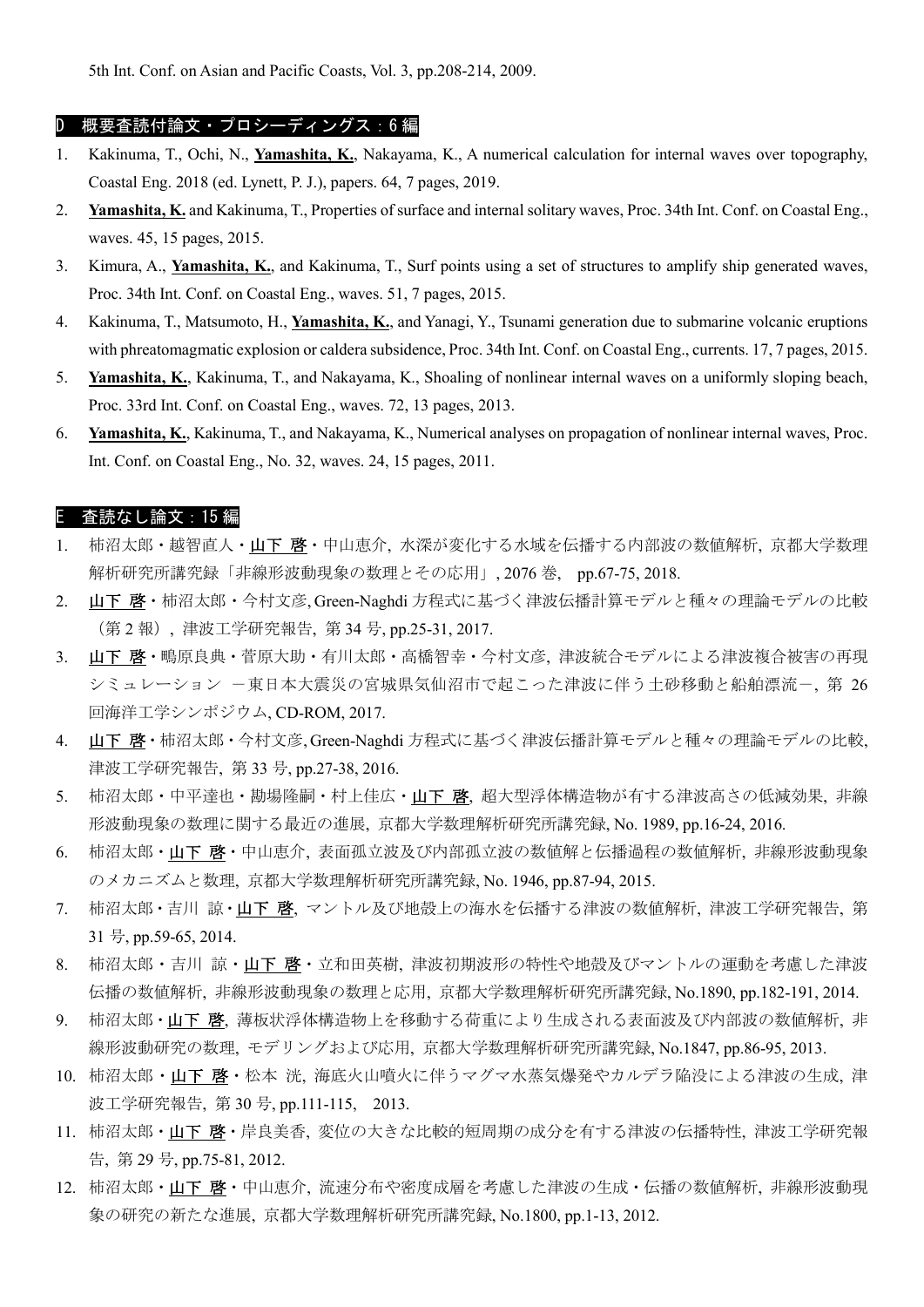- 13. 柿沼太郎・山下 啓, 津波の生成や伝播に対する流速分布及び密度成層の影響, 津波工学研究報告, 第 28 号, pp.57-64, 2012.
- 14. Kakinuma, T., Nakamura, K., and **Yamashita, K.**, Response of a very large structure floating on two-layer water to a tsunami or a moving load, Proc. of the 7th Int. Workshop on Ship Hydrodynamics, pp.332-336, 2011.
- 15. 柿沼太郎・山下 啓・中山恵介, 潜堤上における非線形内部波の伝播特性, 非線形波動現象の数理と応用, 京 都大学数理解析研究所講究録, No. 1701, pp.206-211, 2010.

# 概要集・口頭発表・ポスター発表

- 1. 〇山下 啓・菅原大助・門廻充侍・有川太郎・高橋智幸・今村文彦, 高知県における最大クラスの津波によ る地形変化と潜在的影響の評価, 第 66 海岸工学講演会, 鹿児島, 2019 年 10 月.
- 2. ○山下 啓・大石裕介・古村孝志・今村文彦、臨海都市部における津波による底質移動に起因した災害リス ク評価に向けて, 第 66 海岸工学講演会, 鹿児島, 2019 年 10 月.
- 3. ○門廻充侍・山下 啓・高橋智幸・今村文彦, 宮城県気仙沼市における震災データ活用による犠牲率と黒い 津波外力との関係, 第 66 海岸工学講演会, 鹿児島, 2019 年 10 月.
- 4. ○柾谷亮太・Suppasri Anawat・山下 啓・今村文彦・Gouramanis Chris・Leelawat Natt, タイ・プラトーン島を 対象とした 2004 年インド洋大津波による海浜侵食とその回復要因の検討, 第 66 海岸工学講演会, 鹿児島, 2019 年 10 月.
- 5. 〇大石裕介・古村孝志・今村文彦・三原宜輝・牧野嶋文泰・山下 啓·東山孝生・後藤知範・大村 誠・永 山 実幸, スマートフォンアプリによるリアルタイム災害情報を活用した津波避難の有効性と課題, 第 66 海 岸工学講演会, 鹿児島, 2019 年 10 月.
- 6. 〇**Akihiro Hayashi**, **Kei Yamashita**, Fumihiko Imamura, Takayuki Hayashi, and Ichiro Sato, Evaluation of tsunami risk reduction effect by afforestation area in coastal area of Indonesia, AOGS 16th Annual Meeting Asia Oceania Geosciences Society, Singapore, 2019年8月.  $(\mathbb{R} \times \mathbb{R})$
- 7. ○山下 啓, 東日本大震災における津波の実態と教訓, 東北大学災害科学国際研究所オープンキャンパス特 別講演, 仙台, 2019 年 7 月.
- 8. 〇**Kei Yamashita**, Yoshiki Yamazaki, Yefei Bai, Tomoyuki Takahashi, Fumihiko Imamura , Kwok Fai Cheung, Coupled non-hydrostatic flow and sediment transport model for Investigation of coastal morphological changes caused by tsunamis, 27th IUGG General Assembly, Montreal, 2019 年 7 月. (ポスター)
- 9. 〇**Toshitaka Baba**, Kentaro Imai, **Kei Yamashita**, Dispersion effects on generation and propagation of tsunami caused by submarine landslide, 27th IUGG General Assembly, Montreal, 2019 年 7 月.
- 10. 〇**Y. Oishi**, T. Furumura, F. Imamura, Y. Mihara, F. Makinoshima, **K. Yamashita**, T. Higashiyama, T. Gotou, M. Oomura, M. Nagayama, A pilot tsunami evacuation drill towards efficient tsunami evacuation using a smartphone application, 27th IUGG General Assembly, Montreal, 2019 年 7 月. (ポスター)
- 11. 〇山下 啓, 東日本大震災の経験と次への備え, 東北方面総監部防衛部 危機対策連絡会基調講演, 仙台, 2019 年 6 月.
- 12. 〇山下 啓・菅原大助・門廻充侍・有川太郎・高橋智幸・今村文彦, 高知県広域における南海トラフ巨大地 震の津波による土砂移動影響の潜在性評価, 日本地球惑星科学連合 2019 年大会, 幕張, 2019 年 5 月.
- 13. ○齋藤琢也・山下 啓・馬場 俊孝, 南海トラフ巨大地震津波による土砂移動解析, 日本地球惑星科学連合 2019 年大会, 幕張, 2019 年 5 月.(ポスター)
- 14. ○大石裕介・古村孝志・今村文彦・三原宜輝・牧野嶋文泰・山下 啓・東山孝生・後藤知範・大村 誠・永 山実幸, リアルタイム防災情報を活用した効率的な津波避難の検討, 日本地球惑星科学連合 2019 年大会, 幕 張, 2019 年 5 月.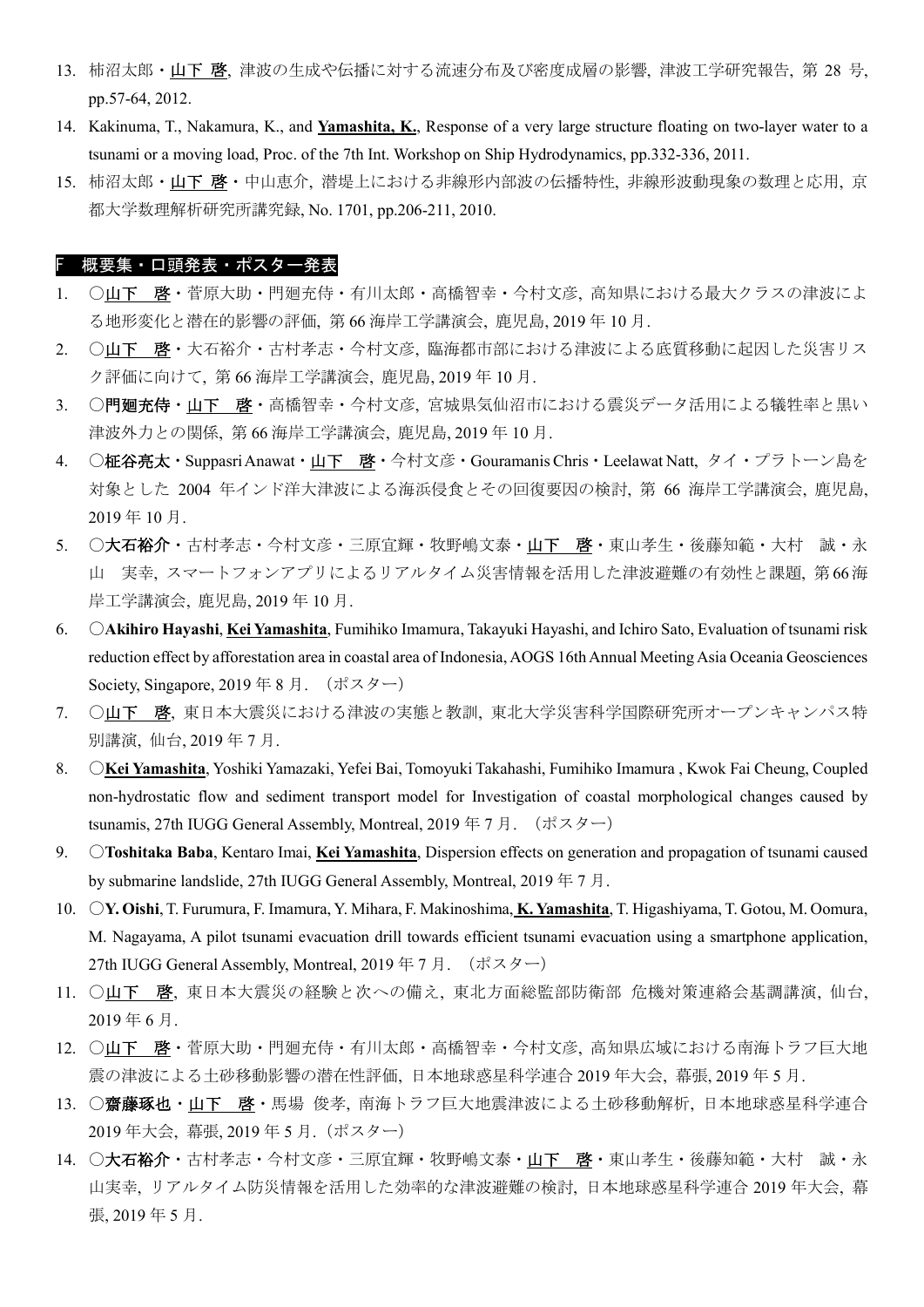- 15. 〇柾谷亮太・Suppasri Anawat・山下 啓・今村文彦・Gouramanis Chris・Leelawat Natt, タイ・プラトーン島を 対象とした 2004 年インド洋大津波による土砂移動の解析, 平成 29 年度土木学会東北支部技術研究発表会, 郡山, 2019 年 3 月.
- 16. ○柾谷亮太,サッパシー・アナワット,山下 啓,今村文彦:タイ・プラトーン島を対象とした2004年イン ド洋大津波による土砂移動の解析,第 8 回巨大津波災害に関する合同研究集会,2018 年 12 月.
- 17. ○山下 啓, 菅原大助, 有川太郎, 鴫原良典, 高橋智幸, 今村文彦:強い非定常流れにおける飽和浮遊砂濃 度を考慮した津波土砂移動モデルの改善,第 65 回海岸工学講演会, 鳥取,2018 年 11 月.
- 18. ○林 晃大,山下 啓,今村文彦,海岸林の分布・地形条件を考慮した家屋の津波被害に関する定量評価手 法の提案, 第 65 回海岸工学講演会, 鳥取, 2018 年 11 月.
- 19. ○大石裕介・古村孝志・今村文彦・山下 啓・菅原大助, 南海トラフ巨大地震による津波の東京湾周辺での振 動特性, 第 65 回海岸工学講演会, 鳥取, 2018 年 11 月.
- 20. 〇**Kei Yamashita**, Daisuke Sugawara, Taro Arikawa, Yoshinori Shigihara, Tomoyuki Takahashi, Fumihiko Imamura, Numerical simulation of tsunami-induced sediment transport considering saturation concentration in suspension with strong unsteady flow, AOGS 15th Annual Meeting Asia Oceania Geosciences Society, Honolulu, 2018 年 6 月.
- 21. 〇**Akihiro Hayashi**, **Kei Yamashita**, Fumihiko Imamura1, Research for quantitative evaluation of tsunami damage reduction of buildings by coastal forest, AOGS 15th Annual Meeting Asia Oceania Geosciences Society, Honolulu, 2018 年 6 月.
- 22. ○山下 啓・鴫原良典・菅原大助・有川太郎・高橋智幸・今村文彦, 土砂移動が及ぼす津波ハザード及び建物 被害への影響-東日本大震災の宮城県気仙沼市における津波氾濫・土砂移動・船舶漂流の統合計算-, 第64 海岸工学講演会, 北海道・札幌市, 2017 年 10 月.
- 23. ○山下 啓·今村文彦·岩間俊二·菅原大助·高橋智幸, 引き波増大に及ぼす津波土砂移動及び沖合津波波 形の影響評価, 第 64 海岸工学講演会, 北海道・札幌市, 2017 年 10 月.
- 24. 〇山下 啓, 津波被害の予測・評価における土砂移動現象の重要性, 津波防災への「自然・地域インフラ」の 活用に関するシンポジウム~津波に対する砂丘等の減災効果とその発揮限界~, 東京,2017 年 9 月.
- 25. 〇山下 啓・サッパシー アナワット・ 今村文彦・菅原大助・高橋智幸, 藻場の津波リスク評価研究, 第3 回東北大学若手研究者アンサンブルワークショップ, ポスター発表,仙台,2017 年 7 月.
- 26. ○大石裕介・古村孝志・今村文彦・山下啓・菅原大助, 湾水振動が励起された湾内に位置する運河での津波 挙動, 日本地震学会 2017 年度秋季大会, S17-P03, 鹿児島, 2017 年 10 月.
- 27. ○**Yusuke Oishi**, Takashi Furumura, Fumihiko Imamura, **Kei Yamashita**, Daisuke Sugawara, Decay Properties of Bay Oscillations Induced by the Tsunami of Nankai-Trough Earthquake, IAG-IASPEI 2017, J04-P-07, 神戸, 2017 年 8 月.
- 28. ○**Akihiro Hayashi**, **Kei Yamashita** and Fumihiko Imamura, Research on the effects of the damage categories of the buildings by the coastal forest based on surveyed data of building damage by the Great East Japan Earthquake Tsunami in Sendai plain, Committee of the 27th International Tsunami Symposium, ID-009, No.1, Bali, 2017 年 8 月.
- 29. **Kei Yamashita**, Yoshinori Shigihara, Daisuke Sugawara, ○**Taro Arikawa**, Tomoyuki Takahashi and Fumihiko Imamura, Numerical simulation of composite tsunami hazards using integrated tsunami model - Tsunami inundation, sediment transport and drifting ships in Kesennuma City, Miyagi Prefecture during the Great East Japan Earthquake -, Committee of the 27th International Tsunami Symposium, ID-003, No.13, Bali, 2017 年 8 月.
- 30. ○**Baba, T.**, J. Ashi, T. Kanamatsu, K. Imai, **K. Yamashita**, Paleographical, bathymetric and numerical investigations for a tsunami possibly caused by submarine mass failures in the Nankai trough, Japan, AGU fall meeting 2017, NH23A-0206, New Orleans, 2017 年 12 月.
- 31. ○林 晃大,山下 啓, 今村 文彦, 家屋被害実績に基づく海岸林の津波リスク減災効果に関する検討, 第36回 日本自然災害学会学術講演会, 新潟, 2017 年 9 月.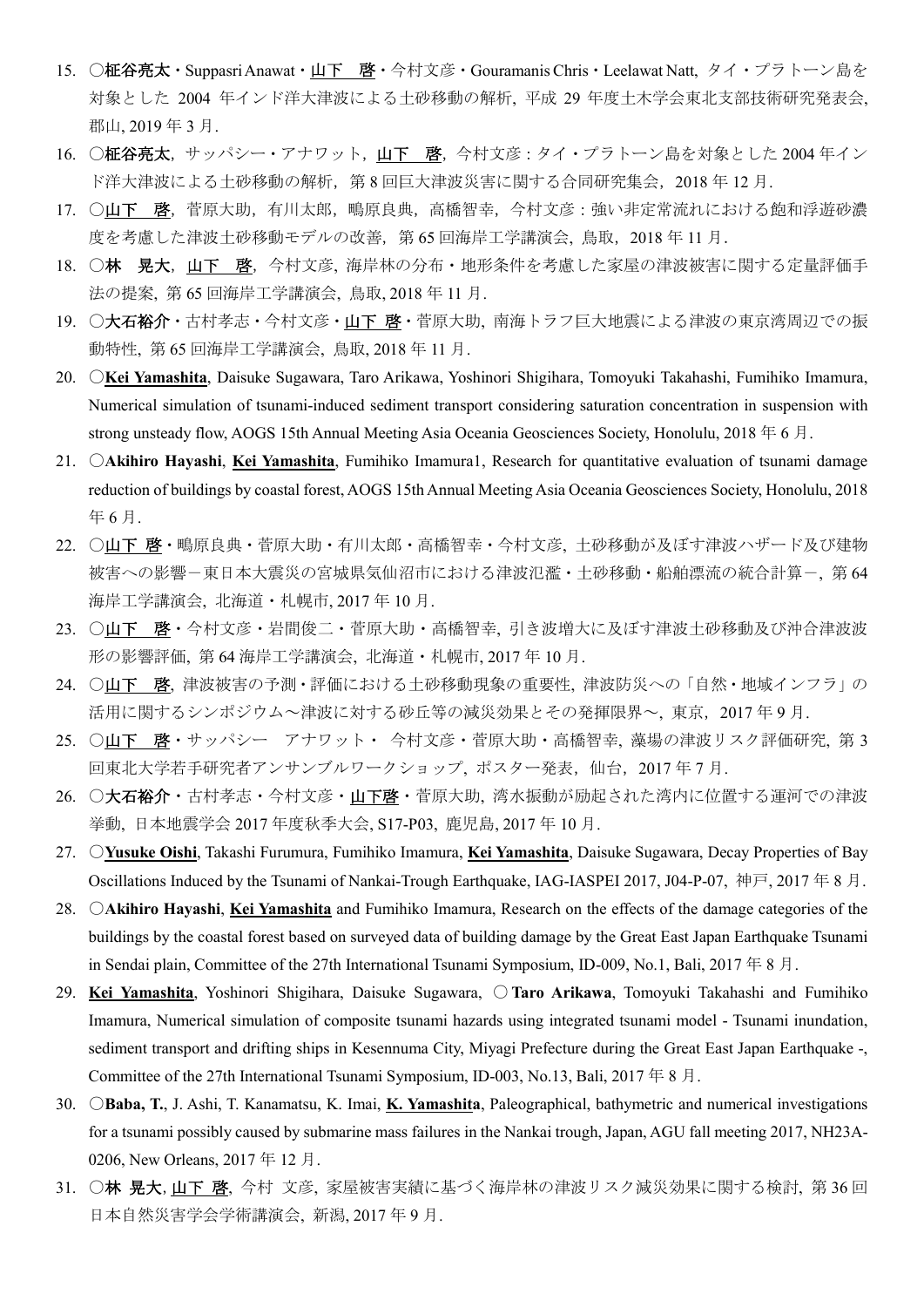- 32. ○林 晃大,山下 啓, 今村 文彦, 海岸林による家屋に関する津波被害軽減への定量的評価の試み, 平成29年 度東北地域災害科学研究集会, 八戸, 2018 年 1 月.
- 33. ○林 晃大, 山下 啓, 今村 文彦, 家屋被害実績に基づく海岸林の津波減災効果に関する定量的検討, 第7回 巨大津波災害に関する合同研究集会, 仙台, 2017 年 12 月.
- 34. ○鈴木 滉平・有川 太郎・山下 啓・菅原 大助・鴫原 良典・高橋 智幸・今村 文彦, 3 次元津波漂砂シミュ レータによる直立堤背後の洗掘深計算の妥当性について, 第 7 回巨大津波災害に関する合同研究集会, 仙台, 2017 年 12 月.
- 35. ○林 晃大・山下 啓・今村文彦, 東日本大震災の建物被害実績に基づく海岸林の建物被害程度への影響に関 する研究, 第 61 回 水工学講演会 , 福岡, 2017 年 3 月.
- 36. ○山下 啓・鴫原良典・菅原大助・有川太郎・高橋智幸・今村文彦, 津波統合モデルによる津波複合被害の再 現シミュレーション - 東日本大震災の宮城県気仙沼市で起こった津波に伴う土砂移動と船舶漂流-, 第 26 回海洋工学シンポジウム, OES26-059, 東京, 2017 年 3 月.
- 37. ○山下 啓・サッパシー アナワット・今村文彦, Porous Body Model による市街地を対象とした津波氾濫解 析モデルの開発, 平成 28 年度土木学会東北支部技術研究発表会, 仙台, 2017 年 3 月.
- 38. ○サッパシー アナワット・山下 啓・ローバー フォルカ・林 晃大・大平浩之・福井謙太郎・久松明史・ 今村文彦, 2016 年福島県沖地震津波の数値解析と現地調査, 平成 28 年度土木学会東北支部技術研究発表会, 仙台, 2017 年 3 月.
- 39. ○林 晃大・山下 啓・今村文彦, 東日本大震災における仙台湾沿岸の建物被害実績と海岸林分布状況の相関 性, 平成 28 年度土木学会東北支部技術研究発表会, 仙台, 2017 年 3 月.
- 40. ○大平浩之・山下 啓・林 晃大・今村文彦, 海岸林を活用した多重防御の戦略的空間設計 -宮城県岩沼市を 対象として-, 平成 28 年度土木学会東北支部技術研究発表会, 仙台, 2017 年 3 月.
- 41. ○福井謙太朗・サッパシー アナワット・山下 啓・大平浩之・今村文彦, 東北地方太平洋沖地震津波による 養殖施設・アマモ場への被害関数の推定, 平成 28 年度土木学会東北支部技術研究発表会, 仙台, 2017 年 3 月.
- 42. ○山下 啓・鴫原良典・菅原大助・有川太郎・高橋智幸・今村文彦、津波氾濫・土砂移動・漂流物移動の統 合シミュレーション ―複合的なハザード拡大のシナリオ―, 第 6回巨大津波災害に関する合同研究集会, 大 阪, 2016 年 12 月.
- 43. ○林 晃大・山下 啓・今村文彦, 東日本大震災に建物被害実績と海岸林分布状況の関係性に関する検討, 第6 回巨大津波災害に関する合同研究集会, 大阪, 2016 年 12 月.
- 44. ○福井謙太朗・サッパシー アナワット・山下 啓・今村文彦, 東日本大震災による養殖筏, アマモ場の被害 関数の構築, 第 6 回巨大津波災害に関する合同研究集会, 大阪, 2016 年 12 月.
- 45. ○サッパシー アナワット・ローバー フォルカ・○山下 啓, 沿岸域での津波等の現地調査報告, 平成 28 年(2016 年)福島県沖を震源とする地震・津波に関する調査報告会, 仙台, 2016 年 12 月.
- 46. ○山下 啓・柿沼太郎・中山恵介, 表面波・内部波共存場における孤立波解, 土木学会第 63 回海岸工学講演 会, 大阪, 2016 年 11 月.
- 47. ○大平浩之・林 晃大・山下 啓・今村文彦, 宮城県岩沼市における海岸林を活用した多重防御の津波被害軽 減効果, 土木学会第 63 回海岸工学講演会, 大阪, 2016 年 11 月.
- 48. ○山下 啓・鴫原良典・菅原大助・有川太郎・高橋智幸・今村文彦, 津波氾濫・土砂移動・漂流物移動の平面 2 次元統合モデルによる津波複合被害の再現計算 -東日本大震災の宮城県気仙沼市への適用ー, 第 35 回日 本自然災害学会学術講演会, 静岡, 2016 年 9 月.
- 49. ○林 晃大・山下 啓・今村文彦, 仙台平野における東日本大震災の被害実績に基づく海岸林の津波リスク軽 減効果に関する考察, 第 35 回日本自然災害学会学術講演会, 静岡, 2016 年 9 月.
- 50. ○山下 啓, 津波被害の予測・評価における津波土砂移動現象の重要性-津波ハザードと海域生態系への影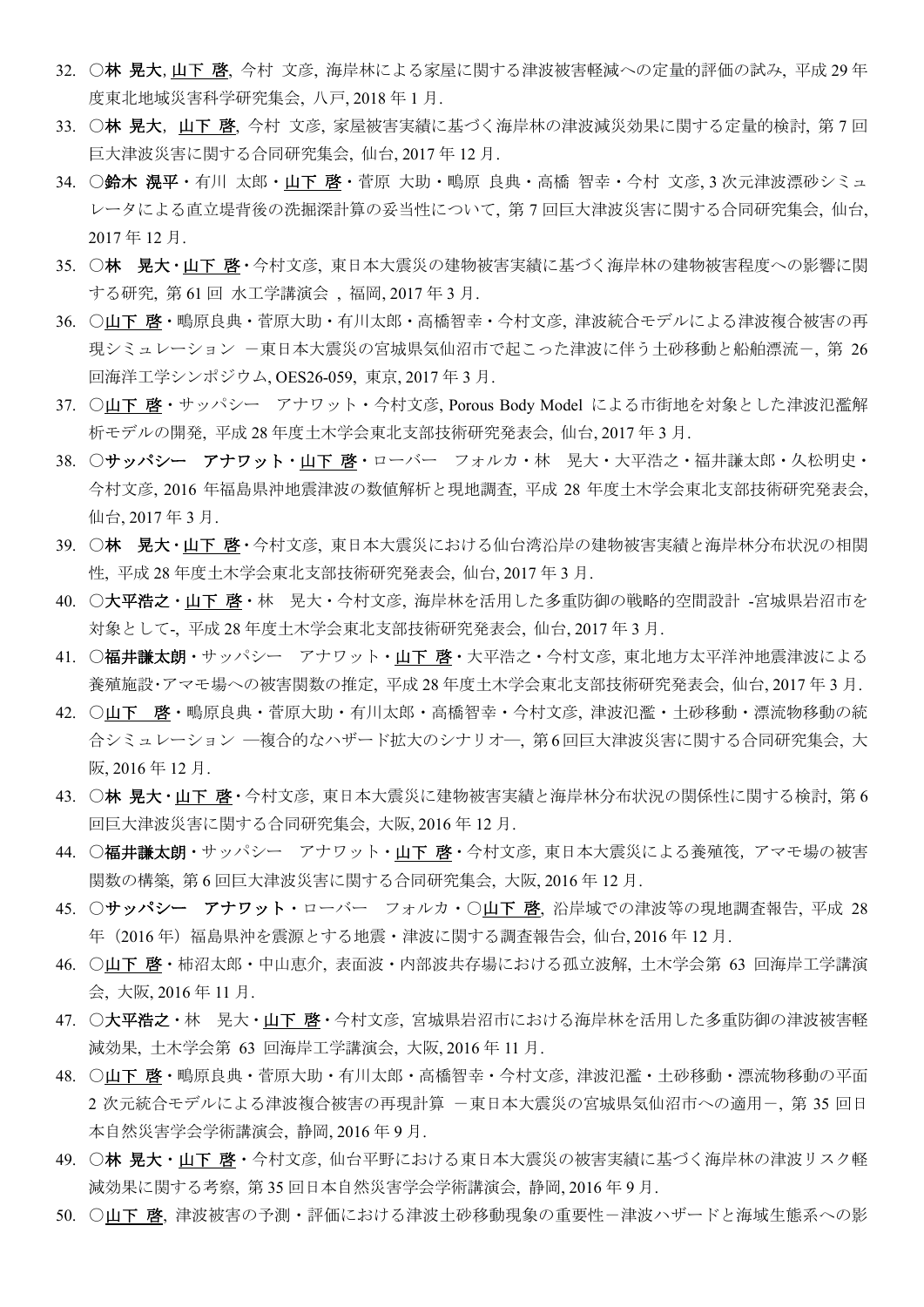響-, 徳島大学セミナー, 徳島, 2016 年 9 月.

- 51. ○大石裕介・古村孝志・今村文彦・山下 啓・菅原大助, 南海トラフ巨大地震による津波の東京湾と相模湾に おける波形類似性に関する検討, 日本地震学会 2016 年度秋季大会, 名古屋, 2016 年 9 月.
- 52. ○山下 啓, 数値シミュレーションでわかった、津波土砂移動が及ぼす津波被害拡大への影響ー津波ハザー ドと海域生態系-, 第 7 回「震災対策技術展」東北 セミナー, 仙台, 2016 年 8 月.
- 53. ○山下 啓・鴫原良典・菅原大助・有川太郎・高橋智幸・今村文彦, 津波土砂移動がもたらした津波被害拡大 の実態-京コンピューターを活用した数値シミュレーションで明らかに-, 第 13 回防災文化講演会, 気仙 沼, 2016 年 7 月.
- 54. ○山下 啓・今村文彦・サッパシー アナワット・菅原大助, Porous Body Model による市街地を対象とした 津波氾濫解析モデルの高度化, 平成27年度特定プロジェクト研究成果報告会, 仙台, 2016 年 7 月.
- 55. ○諏訪多聞・風間正喜・今村文彦・菅原大助・山下 啓, SPH 法による津波シミュレーションの解像度依存性, 第 21 回(平成 28 年度)計算工学講演会, 新潟, 2016 年 5 月.
- 56. 〇山下 啓, 地震津波リスク評価および総合的な軽減対応ー産学の連携を通じてー, 仙台防災未来フォーラ ム, 仙台, 2016 年 3 月.
- 57. 今村文彦・高橋智幸・有川太郎・菅原大助・鴫原良典・○山下 啓, 津波統合モデルの開発 -津波氾濫・漂 流物移動・土砂移動を複合的に予測・評価-, 地震津波シミュレーションワークショップ~「京」が拓く地 震津波減災シミュレーションの未来像~, 東京, 2016 年 3 月.
- 58. ○林 晃大・山下 啓・今村文彦, 被害推定手法を用いた海岸林の津波減災効果の検討, 平成 27 年度土木学 会東北支部技術研究発表会, 岩手, 2016 年 3 月.
- 59. ○山下 啓, 複合化·複雑化する津波災害への備え, 第34回 IRIDeS 金曜フォーラム「若手による災害科学研 究レビュー」, 仙台, 2016 年 2 月.
- 60. ○山下 啓・菅原大助・高橋智幸・今村文彦, 東日本大震災における宮城県志津川湾の藻場消失に及ぼした津 波土砂移動の影響, 平成 27 年度東北地域災害科学研究集会および講演会, 福島, 2016 年 1 月.
- 61. ○山下 啓・菅原大助・高橋智幸・今村文彦・齋藤友一・今任嘉幸・甲斐 恭・上原 均・加藤季広・中田一 人・坂良太郎・西川朝雄, 岩手県陸前高田市における 2011 年東北地方太平洋沖地震津波による大規模土砂移 動の再現計算, 土木学会第 62 回海岸工学講演会, 東京, 2015 年 11 月.
- 62. ○中平達也・柿沼太郎・勘場隆嗣・村上佳広・中山恵介・栁 雄大・山下 啓, 超大型浮体構造物が有する津 波高さ低減効果, 土木学会第 62 回海岸工学講演会, 東京, 2015 年 11 月.
- 63. ○林 晃大・山下 啓・菅原大助・今村文彦, 宮城県岩沼市における東北地方太平洋沖地震津波の海岸林によ る 津波減衰効果に関する数値的検討, 第 34 回日本自然災害学会学術講演会, 山口, 2015 年 9 月.
- 64. ○山下 啓・菅原大助・高橋智幸・今村文彦, 数値シミュレーションで再現した、東日本大震災の津波と土砂 移動, 国連防災世界会議パブリックフォーラム JAMSTEC ミニセミナー, 仙台, 2015 年 3 月.
- 65. ○菅原大助・山下 啓・高橋智幸・今村文彦, 京による 津波土砂移動・地形変化のシミュレーションの開発 ―成果と課題, HPCI 戦略プログラム分野3「防災・減災に資する地球変動予測」地震津波シミュレーション ワークショップ「最新研究成果を問う」, 東京, 2015 年 2 月.
- 66. ○**Sugawara, D.**, **Yamashita, K.**, Takahashi, T., Imamura, F., Role of sediment transport model to improve the tsunami numerical simulation, American Geophysical Union 2015 Fall Meeting, San Francisco, 2015 年 1 月.
- 67. ○山下 啓・柿沼太郎・吉本明日妃・吉川 諒, 大振幅内部孤立波の伝播過程における非線形現象, 土木学会第 61 回海岸工学講演会, 名古屋, 2014 年 11 月.
- 68. ○山下 啓・柿沼太郎・木村晃彦, 深水域から浅水域に伝播する内部孤立波の数値解析, 土木学会第 61 回海 岸工学講演会, 名古屋, 2014 年 11 月.
- 69. ○吉川 諒・柿沼太郎・山下 啓・立和田英樹, 地殻及びマントルの運動を考慮した津波伝播の数値解析, 土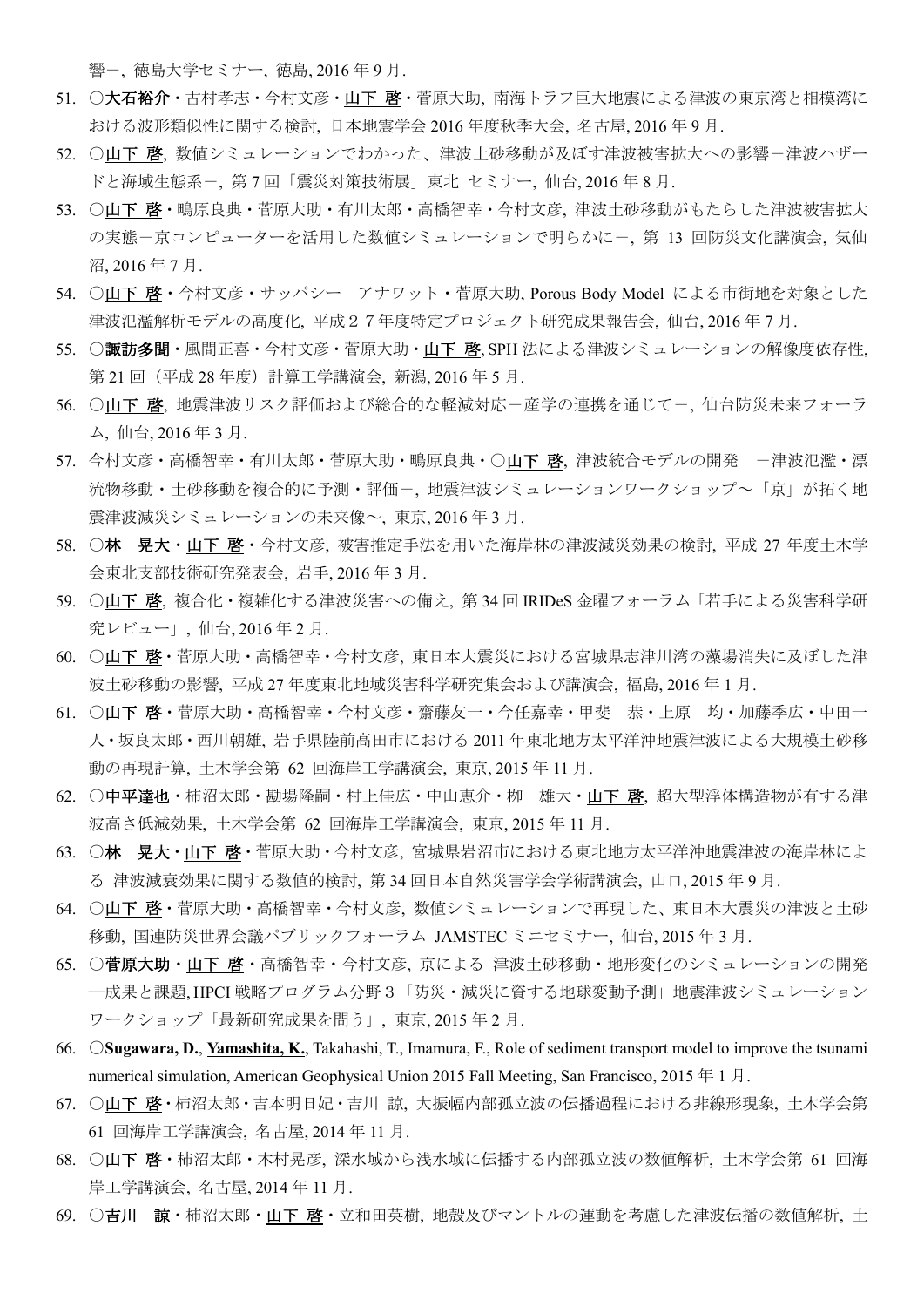木学会第 61 回海岸工学講演会, 名古屋, 2014 年 11 月.

- 70. ○栁 雄大・柿沼太郎・戸川 愛・山下 啓・松本 洸, 鹿児島県の志布志湾及び鹿児島湾における津波の数値 シミュレーション, 土木学会第 61 回海岸工学講演会, 名古屋, 2014 年 11 月.
- 71. ○中平達也・柿沼太郎・山元 公・山下 啓・村上佳広, 超大型浮体構造物の津波低減効果, 土木学会第 61 回 海岸工学講演会, 名古屋, 2014 年 11 月.
- 72. ○山下 啓・菅原大助・今村文彦, 宮城県女川湾における東北地方太平洋沖地震津波の挙動の数値解析, 第 33 回日本自然災害学会学術講演会, 鹿児島, 2014 年 9 月.
- 73. ○**Yamashita, K.** and Kakinuma, T., Properties of surface and internal solitary waves, 34th Int. Conf. on Coastal Eng., 韓国, 2014 年 6 月.
- 74. ○**Kimura, A.**, **Yamashita, K.**, and Kakinuma, T., Surf points using a set of structures to amplify ship generated waves, 34th Int. Conf. on Coastal Eng., 韓国, 2014 年 6 月.
- 75. ○**Kakinuma, T.**, Matsumoto, H., **Yamashita, K.**, and Yanagi, Y., Tsunami generation due to submarine volcanic eruptions with phreatomagmatic explosion or caldera subsidence, 34th Int. Conf. on Coastal Eng., 韓国, 2014 年 6月.
- 76. ○末次佑気・山下 啓・柿沼太郎, 気圧変動に伴う長周期波の推定式の提案, 平成 25 年度土木学会西部支部 研究発表会, 福岡, 2014 年 3 月.
- 77. ○戸川 愛・山下 啓・柿沼太郎, 日向灘地震津波の数値シミュレーション, 平成 25 年度土木学会西部支部 研究発表会, 福岡, 2014 年 3 月.
- 78. ○中平達也・山元 公・山下 啓・柿沼太郎・村上佳広, 超大型浮体構造物の津波低減効果, 平成 25 年度土木 学会西部支部研究発表会, 福岡, 2014 年 3 月.
- 79. ○栁 雄大・山下 啓・柿沼太郎, 海底噴火が伴うマグマ水蒸気爆発により生成される津波, 平成 25 年度土木 学会西部支部研究発表会, 福岡, 2014 年 3 月.
- 80. ○山元 公・山下 啓・柿沼太郎・中平達也・村上佳広, 巨大津波に対する超大型浮体構造物の津波高さ低減 効果, 平成 25 年度土木学会西部支部研究発表会, 福岡, 2014 年 3 月.
- 81. ○吉川 諒·山下 啓·柿沼太郎, 地殻及びプレートやマントルの運動を考慮した津波伝播の数値解析, 平成 25 年度土木学会西部支部研究発表会, 福岡, 2014 年 3 月.
- 82. ○吉本明日妃・山下 啓・柿沼太郎, 孤立波の分裂過程の数値解析, 平成 25 年度土木学会西部支部研究発表 会, 福岡, 2014 年 3 月.
- 83. ○山下 啓·柿沼太郎, 非線形波動方程式系に基づく表面孤立波及び内部孤立波の数値解, 第 60 回海岸工学 講演会, 福岡, 2013 年 11 月.
- 84. ○山下 啓・柿沼太郎, 表面孤立波及び内部孤立波の数値解, 平成 25 年度九州・山口地区海岸工学者の集 い, 鹿児島, 2013 年 9 月.
- 85. ○山下 啓・柿沼太郎, 非線形波動方程式系に基づく表面孤立波及び内部孤立波の数値解, 平成 24 年度土 木学会西部支部研究発表会, 熊本, 2013 年 3 月.
- 86. ○吉本明日妃・南 翔太・山下 啓・柿沼太郎, 気圧変動に伴う長周期波の発生過程及びトラフ近傍におけ る長周期波の伝播過程の数値解析, 平成 24 年度土木学会西部支部研究発表会, 熊本, 2013 年 3 月.
- 87. 〇柿沼太郎・松本 洸・山下 啓, マグマ水蒸気爆発を伴う海底噴火により生成される津波, 平成 24 年度十 木学会西部支部研究発表会, 熊本, 2013 年 3 月.
- 88. ○木村晃彦・立和田英樹・柿沼太郎・山下 啓, マントルの運動を考慮した津波伝播の数値解析, 平成24年 度土木学会西部支部研究発表会, 熊本, 2013 年 3 月.
- 89. ○山下 啓・柿沼太郎・山元 公・中山恵介, マッハステム形成過程の数値解析, 第 59 回海岸工学講演会, 広 島, 2012 年 11 月.
- 90. ○柿沼太郎・山下 啓, 薄板状浮体構造物上を移動する荷重により生成される表面波及び内部波の数値解析,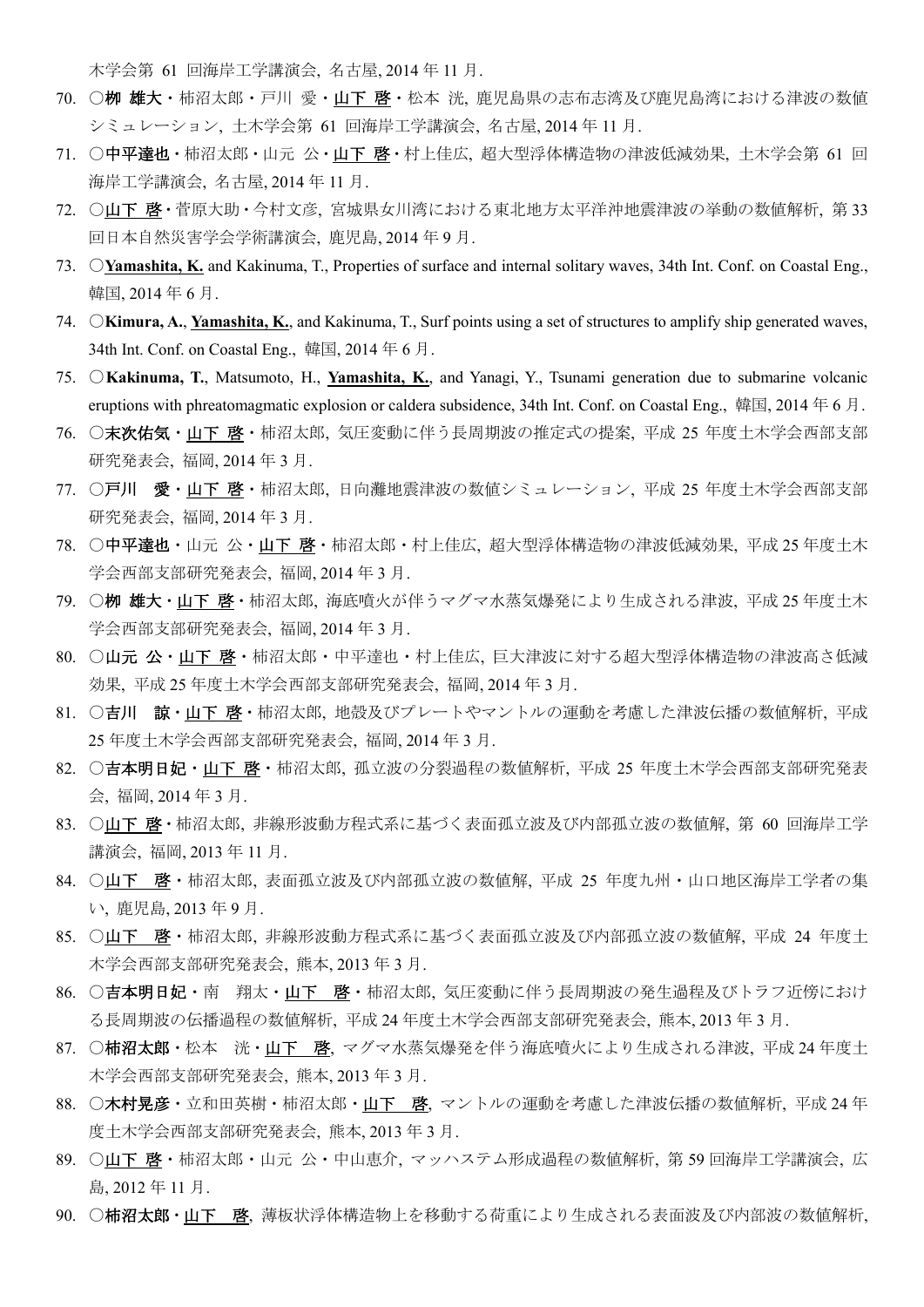京都大学数理解析研究所研究集会「非線形波動研究の数理,モデリングおよび応用」, 京都, 2012 年 10 月.

- 91. ○山下 啓・柿沼太郎・中山恵介, マッハステム形成過程の数値解析, 平成 24 年度九州・山口地区海岸工学 者の集い, 大分, 2012 年 9 月.
- 92. ○柿沼太郎・澤田 亮・山下 啓・入部綱清, 地滑りに伴う津波生成の数値シミュレーション, 日本応用数 理学会 2012 年研究部会連合発表会, 福岡, 2012 年 9 月.
- 93. **OYamashita, K.**, Kakinuma, T., and Nakayama, K., Shoaling of nonlinear internal waves on a uniformly sloping beach, 33rd Int. Conf. on Coastal Eng., スペイン, 2012年7月.
- 94. ○山下 啓・柿沼太郎・中山恵介, Mach Stem 形成過程の数値解析, 平成 23 年度土木学会西部支部研究発表 会, 鹿児島, 2012 年 3 月.
- 95. ○岸良美香・柿沼太郎・山下 啓, 短周期波成分を含む津波の伝播の非線形数値解析, 平成 23 年度土木学会 西部支部研究発表会, 鹿児島, 2012 年 3 月.
- 96. ○澤田 亮・柿沼太郎・山下 啓・入部綱清, 地滑りに伴う津波生成の数値シミュレーション, 平成 23 年度 土木学会西部支部研究発表会, 鹿児島, 2012 年 3 月.
- 97. ○吉本明日妃・柿沼太郎・山下 啓, 1968年日向灘地震津波の数値シミュレーション, 平成 23年度土木学会 西部支部研究発表会, 鹿児島, 2012 年 3 月.
- 98. ○木村晃彦・柿沼太郎・山下 啓, 航走波を利用したサーフスポットの形成, 平成 23年度土木学会西部支部 研究発表会, 鹿児島, 2012 年 3 月.
- 99. ○入船裕丞・柿沼太郎・山元 公・山下 啓, 津波生成の水理実験と数値解析, 平成 23 年度土木学会西部支 部研究発表会, 鹿児島, 2012 年 3 月.
- 100. ○柿沼太郎・山下 啓・中山恵介, 流速分布や密度成層を考慮した津波の生成・伝播の数値解析, 京都大学 数理解析研究所研究集会「非線形波動現象の研究の新たな進展」, 京都, 2011 年 10 月.
- 101. ○**Kakinuma, T.**, Nakamura, K., **Yamashita, K.**, and Nakayama, K., Influence of velocity distribution and density stratification on generation or propagation of tsunamis, 6th Int. Conf. on Asian and Pacific Coasts, 香港, 2011 年 12 月.
- 102. ○**Kakinuma, T.**, **Yamashita, K.**, and Nakayama, K., Interaction of surface and internal waves with very large floating structures, 6th Int. Conf. Coastal Structures, 横浜, 2011 年 9 月.
- 103. ○柿沼太郎・山下 啓, 津波高さの大きな短周期波成分を有する津波の伝播特性, 土木学会第 66 回年次学術 講演会, 愛媛, 2011 年 9 月.
- 104. ○**Kakinuma, T.** and **Yamashita, K.**, Influence of velocity distribution and density stratification on generation or propagation of tsunamis, Asia Oceania Geosciences Society 2011, 台湾, 2011 年 8 月
- 105. ○山下 啓・柿沼太郎・中山恵介, 薄板状浮体構造物上を移動する荷重により生成される表面波及び内部波の 数値解析, 第 36 回海洋開発シンポジウム, 愛媛, 2011 年 6 月
- 106. ○山下 啓・柿沼太郎・中山恵介, 薄板状浮体構造物上の点荷重の移動に伴う表面波及び内部波の数値解析, 平成 22 年度土木学会西部支部研究発表会, 福岡, 2011 年 3 月
- 107. ○柿沼太郎・山下 啓・帖佐繁明・藤間功司, 津波の生成や伝播に対する流速分布及び密度分布の影響, 平 成 22 年度土木学会西部支部研究発表会, 福岡, 2011 年 3 月
- 108. 〇山下 啓・柿沼太郎・中山恵介・及川正行・汁 英一・西川 学, 深水域や砕波点近傍における非線形内部波 の挙動, 第 57 回海岸工学講演会, 京都, 2010 年 11 月
- 109. ○**Yamashita, K.**, Kakinuma, T., and Nakayama, K., Numerical analyses on propagation of nonlinear internal waves, 32nd Int. Conf. on Coastal Eng., 上海, 2010 年 7 月
- 110. ○柿沼太郎・山下 啓・中山恵介, 潜堤上における非線形内部波の伝播特性, 第 56 回海岸工学講演会, 水戸, 2009 年 11 月
- 111. ○山下 啓・柿沼太郎・中山恵介, 潜堤上における非線形内部波の伝播特性, 土木学会第 64 回年次学術講演